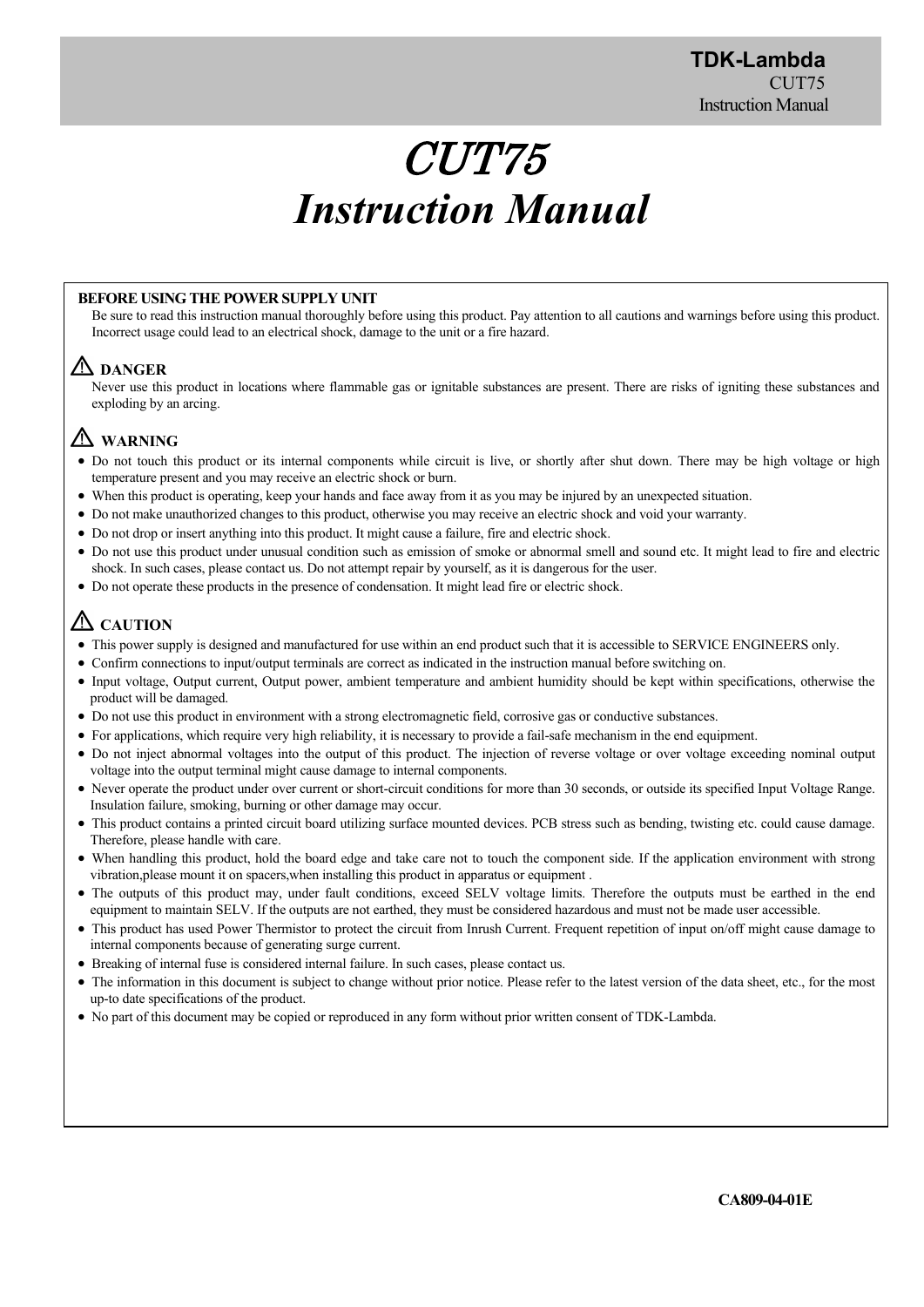#### **Important safety instructions**

#### Servicing

These products are not customer serviceable. Repairs may only be carried out by TDK-Lambda.or their authorized agents. These products are not authorized for use as critical components in nuclear control systems, life support systems or equipment for use in hazardous environments without the express written approval of the Managing Director of TDK-Lambda Corporation.

#### Safety Class of Protection

These products are designed for the following parameters : Material Group IIIa, Pollution Degree 2, Over voltage Category II, Class I (earthed), Indoor use as part of an overall equipment such that the product is accessible to service engineers only.

#### **Input markings and symbols**

 $\triangle$  Caution refer to supplementary documents

#### **EMC performance**

Immunity Test Standard Passed Comments Electrostatic discharge IEC61000-4-2 Level 4 Air discharge 15kV Contact discharge 8kV Electromagnetic field IEC61000-4-3 Level 3 10V/m Fast / burst transient IEC61000-4-4 Level 4 4kV Surge immunity IEC61000-4-5 Level 3 Level 4 Normal mode 2kV Common mode 4kV Conducted RF immunity IEC61000-4-6 Level 3 10V Power frequency magnetic field IEC61000-4-8 Level 4 30A/m Voltage dips, variations, interruptions IEC61000-4-11 Class 3  $*1, *2, *3, *4$ 

\*1. On the condition of 30% dip and 500ms duration, the output voltage will recover after the power turn on again.

\*2. On the condition of 60% dip and 200ms duration, the output voltage will recover after the power turn on again.

\*3. On the condition of 100% dip and 20ms duration, the output voltage will recover after the power turn on again.

\*4. On the condition of 100% dip and 5000ms duration, the output voltage will recover after the power turn on again. Emissions

| ----------- |                                                      |                                                                                                       |  |
|-------------|------------------------------------------------------|-------------------------------------------------------------------------------------------------------|--|
| —<br>l est  | tandard                                              | omments                                                                                               |  |
| EMI         | $T = F \cap \cap \cap$<br>$\mathbf{v}$<br>1000Z<br>- | $\mathbf{a}$<br>$\cap$ TCDD $\infty$ .<br>$\sim$<br>Class<br>per<br>(as<br>ĸ<br>$\cdot$<br><u>. .</u> |  |

#### **General installation instructions**

1)These products are Class Ⅰ and must therefore be reliably earthed and professionally installed in accordance with the prevailing electrical

wiring regulations and the safety standards covered herein.

2)These products are IPX0, and therefore chemicals/solvents, cleaning agents and other liquids must not be used.

3)The first protective earth connection in the final installation must be marked with the protective earth symbol.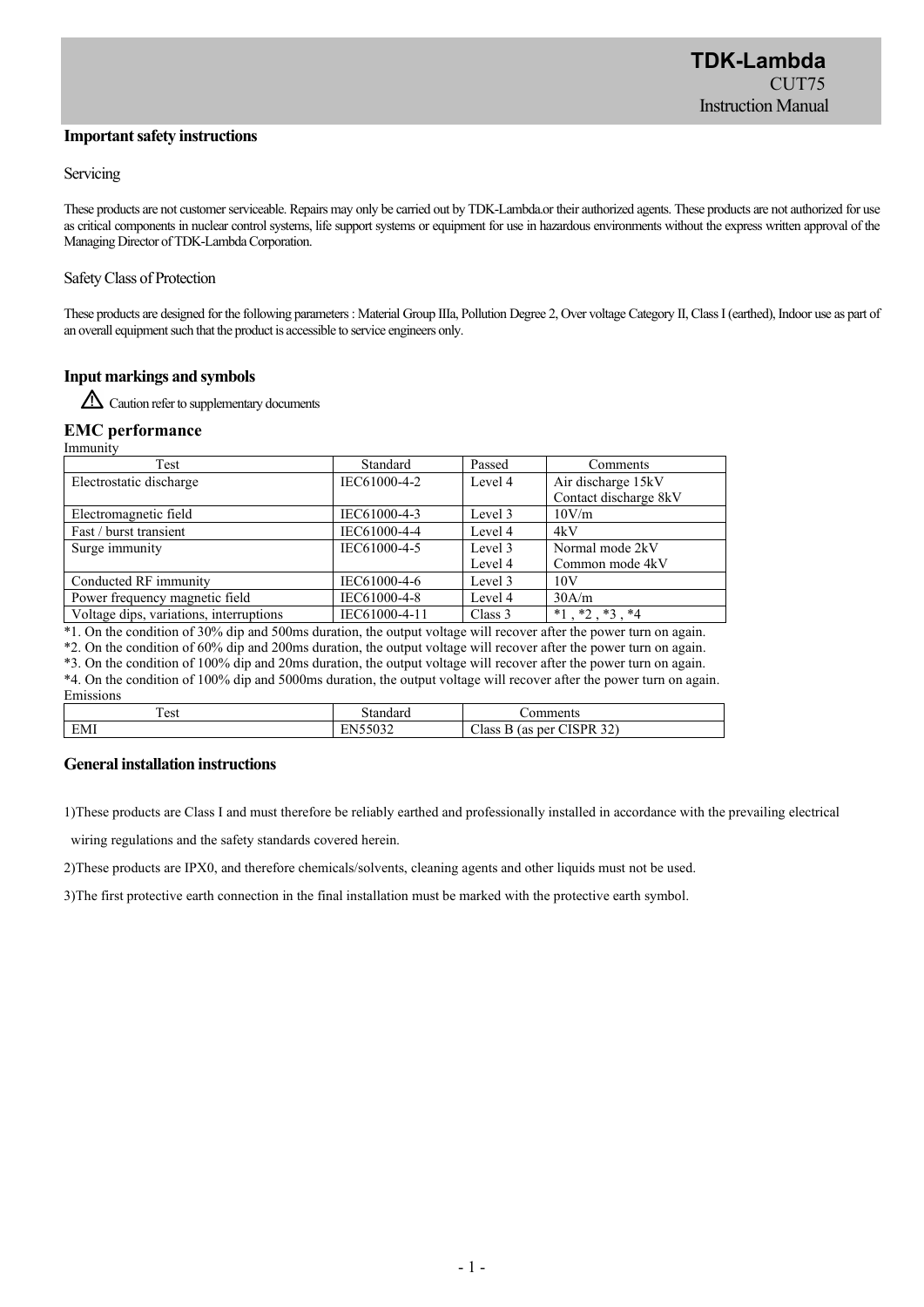# 1.Model name identification method



# 2.Terminal Explanation



- ① L : AC Input terminal Live line (Fuse in line.)
- ② N : AC Input terminal Neutral line
- $\circled{3}$   $\downarrow$  :  $\downarrow$  Terminal (Protective Earth)
- ④ Mounting hole (hole diameter : φ3.5mm) This hole is connected to Protective Earth of CN1.
- $\circled{5}$  Mounting hole (hole diameter : φ3.5mm)
- ⑥ V.ADJ : Output voltage adjust trimmer. The output voltage rises when a trimmer is turned clockwise .
- ⑦ CH1
	- V1 : CH1 + Output pin G1 : CH1 – Output pin
- ⑧ CH2
- - V2 : CH2 + Output pin G2 : CH2 – Output pin

```
⑨ CH3
```
G3 : CH3 + Output pin V3 : CH3 – Output pin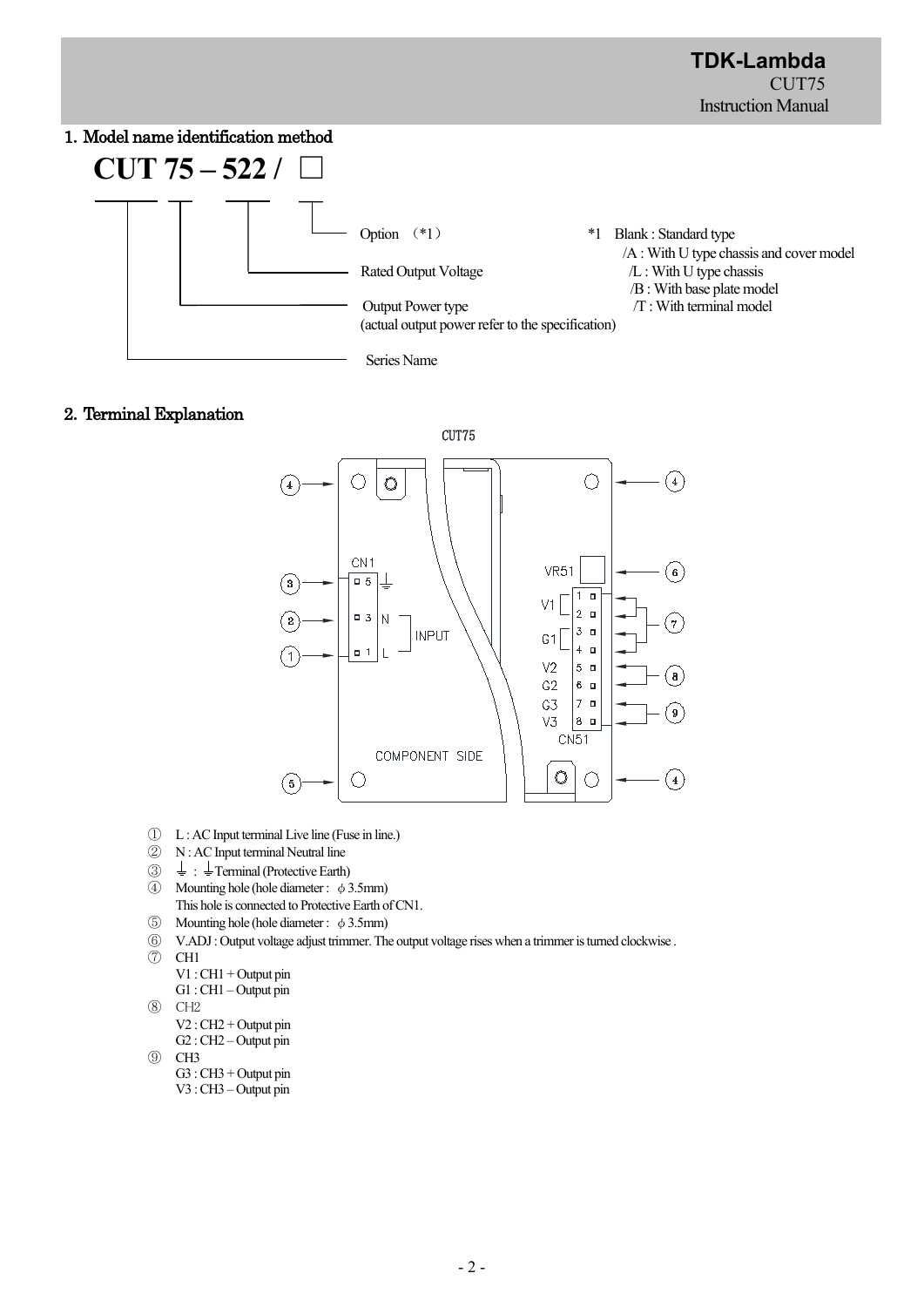

# 4.Sequence time chart

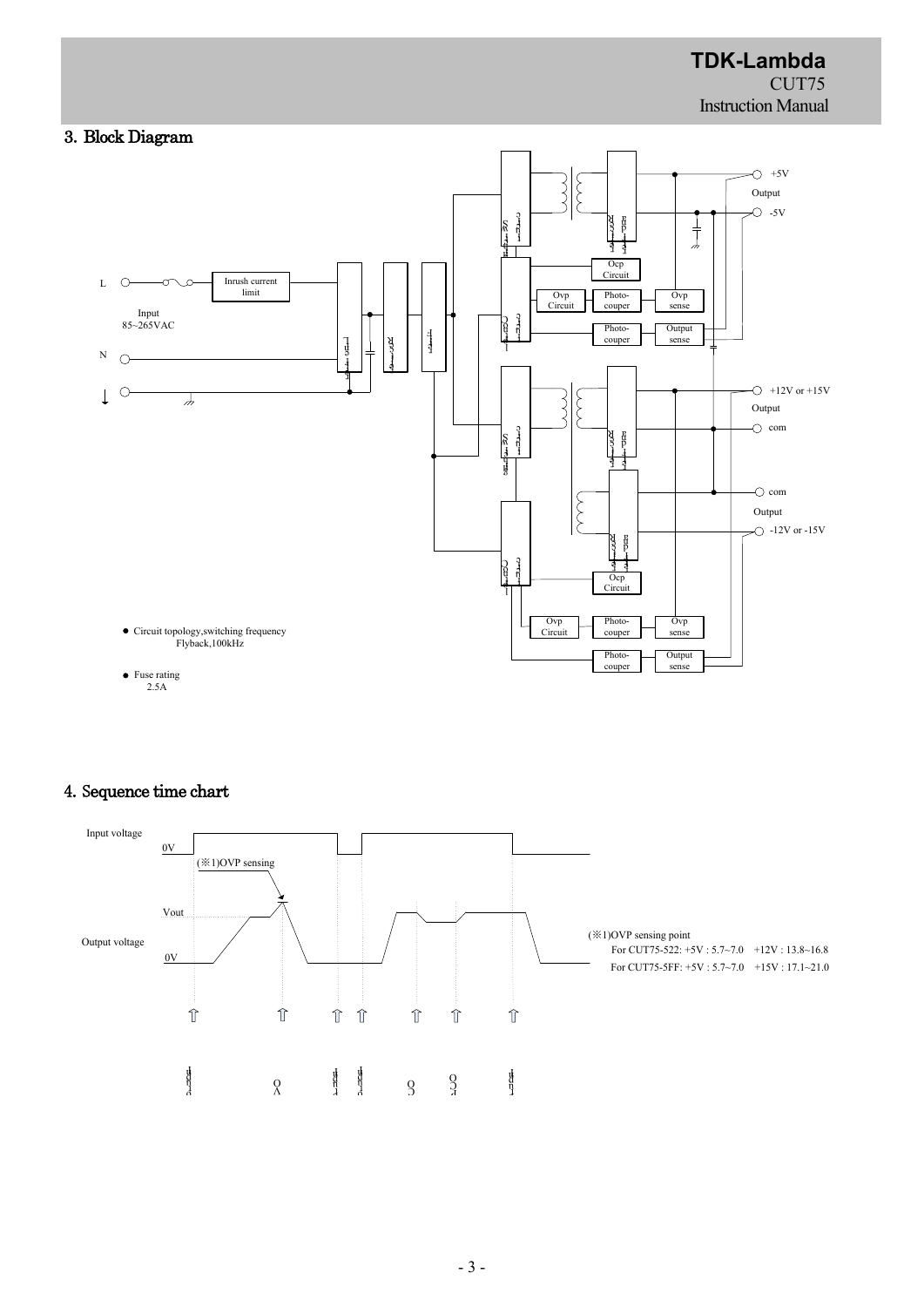# 5. Terminal Connection Method

- Pay attention to the input wiring. If it is connected to wrong terminal, the power supply will be damaged.
- Input must be off when making connections.
- $\bullet$  Connect  $\stackrel{!}{=}$  terminal of input connector and mounting hole to protective earth of the equipment.
- Output current of each terminal pin must be less than 5A.
- The output load line and input line shall be separated to improve noise sensitivity.
- Do not apply stress to PCB, when connecting or removing connector.
- Do not apply stress to other components, when connecting or removing connector.
- Use input/output connector (housing) specified by the table below.
- Use recommended crimping tool.Connector is not included with this product. (Refer to the following)



#### **Input/Output Connector**

|               | Connector       | Housing | Terminal Pin        | Maker |
|---------------|-----------------|---------|---------------------|-------|
| Input(CN1)    | B3P5-VH(LF)(SN) | VHR-5N  | SVH-21T-P1.1        | J.S.T |
| Output (CN51) | B8P-VH(LF)(SN)  | VHR-8N  | <b>BVH-21T-P1.1</b> |       |

Hand Crimping Tool : YC-160R (J.S.T.)

# 6.Explanation of Function and Precautions

#### **6-1. Input Voltage Range**

Input voltage range is single phase 85-265VAC (47-63Hz) or 120-370VDC. Input voltage, which is out of specification, might lead unit damage. For cases where conformance to various safeties required, input voltage range will be 100-240VAC (50-60Hz).

#### CUT75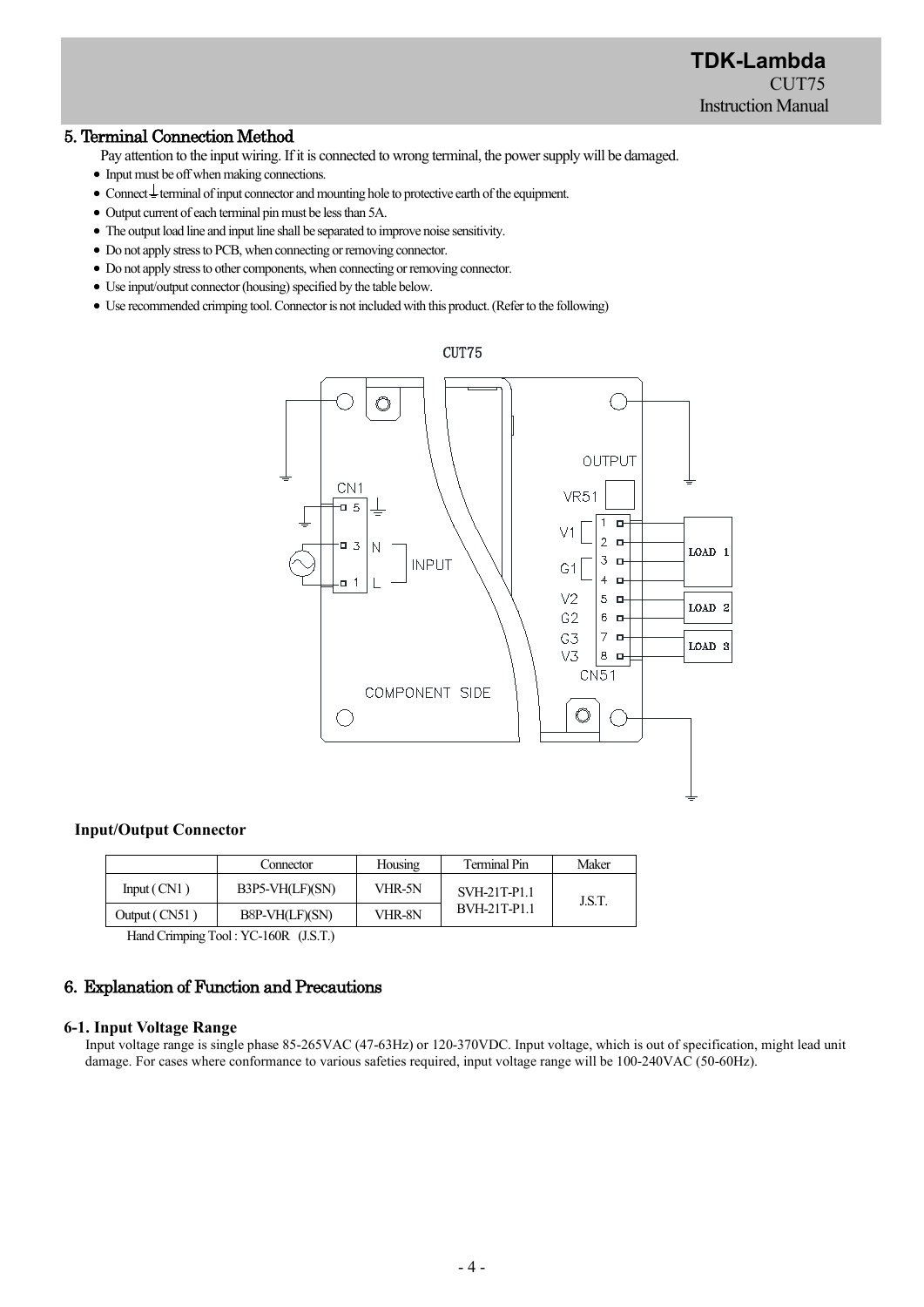# **6-1-1. Input Voltage vs Output Derating**

Output derating is required when the power supply operate below 100VAC input. Refer to table below for details.



|               | LOADING CONDITION(%)       |  |
|---------------|----------------------------|--|
| Input voltage | All Mounting (A,B,C,D,E,F) |  |
| 85VAC         | 60                         |  |
| 100VAC-265VAC | 100                        |  |

#### **6-2. Output Voltage Range**

Output voltage is set the rated value at shipment. V.ADJ trimmer (VR51) can adjust 5V output voltage within the range. Output voltage range refers to the specification. To turn the trimmer clockwise, the output voltage will be increased. Take note when the output voltage is increased excessively, over voltage protection (OVP) function may be triggerd and voltage will be shut down. Furthermore, when increasing the output voltage reduce the output current so as not to exceed the maximum output power.

#### **6-3. Inrush Current**

These products equipped Power Thermistor to limit the Inrush Current. These products are Power Thermistor method so that higher current will flow at higher ambient temperature or re-input condition. Please select input switch and fuse carefully with the high temperature and re-input the power condition. The Inrush Current is typical value under cold start at 25℃ in the specification.

#### **6-4. Over Voltage Protection (OVP)**

The OVP function (Inverter shut down method, manual reset type) is provided for +5V and +12V (+15V). OVP range refers to the specification. When OVP triggers, all outputs will be shut down. To reset OVP, remove the input of power supply for a few minutes, and then re-input. In addition, the setting value of OVP is fixed and not adjustable. Pay attention not to apply higher voltage externally to the output terminal to avoid unit failure. In case of inductive load, put protective diode in series to the output power line.

#### **6-5. Over Current Protection (OCP)**

These products provide the Hiccup mode with automatic recovery .OCP function operates when the output current exceeds 105% of maximum DC output current of specification. The outputs will be automatically recovered when the overload condition is canceled. Never operate the unit under over current or shorted conditions for more than 30seconds, which may leads damage or insulation failure. OCP setting is fixed and not to be adjusted externally.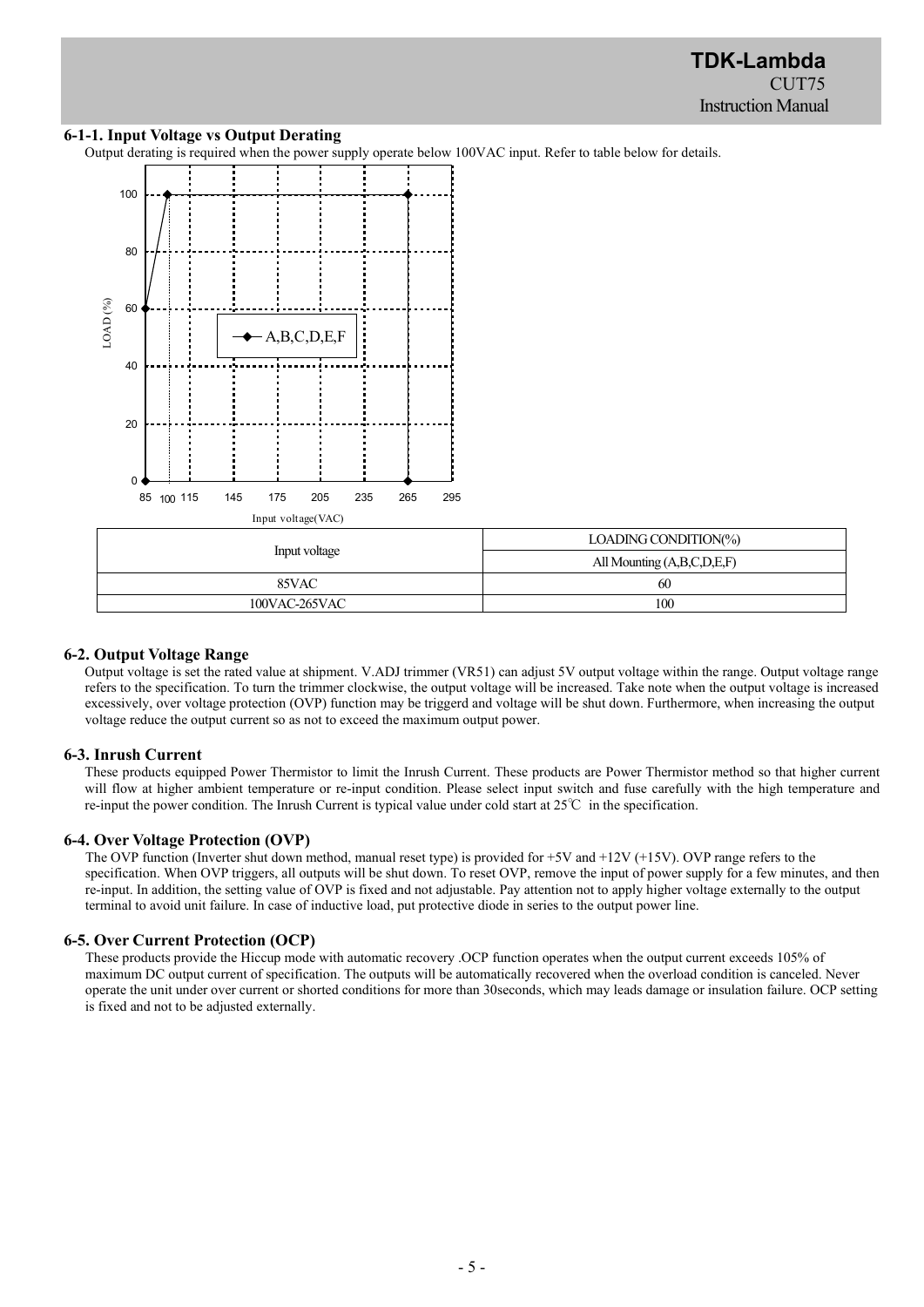#### **6-6. Output Ripple & Noise**

The standard specification for maximum ripple value is measured according to measurement circuit specified by JEITA-RC9131A. When load lines are longer, ripple will becomes larger. In this case, electrolytic capacitor, film capacitor, etc. might be necessary to use across the load terminal. The output ripple cannot be measured accurately if the probe ground lead of oscilloscope is too long. For start up at low ambient temperature and low input voltage, output ripple noise might not meet specification. However, output ripple noise specification can be met after one second.



#### **6-7. Isolation Test**

Isolation resistance between Output and  $\pm$  (Protective Earth) is more than 100M Q at 500VDC. For safety operation, voltage setting of DC isolation tester must be done before the test. Ensure that the unit is fully discharged after the test.





#### **6-8. Withstand Voltage**

This series is designed to withstand 3kVAC(10mA) between input and output, 2kVAC (10mA)between input and  $\perp$ (Protective Earth), 500VAC(20mA) between output and  $\pm$ (Protective Earth), 500VAC (20mA) between CH1 and CH2/CH3, each for 1 minute. The applied voltage must be gradually increased from zero to the testing value and then gradually decreased for shut down. When timer is used, the power supply may be damaged by high impulse voltage at timer switch on and off. Connect input and output as follows.

Input -  $\frac{1}{2}$ (Protective Earth)(Solid line) : 2kVAC 1min(10mA) CH1 - CH2/CH3(Solid line) : 500VAC 1min (20mA)



Input - Output(Dashed line) : 3kVAC 1min(10mA) Output -  $\frac{1}{2}$ (Protective Earth) (Dashed line) : 500VAC 1min(20mA)

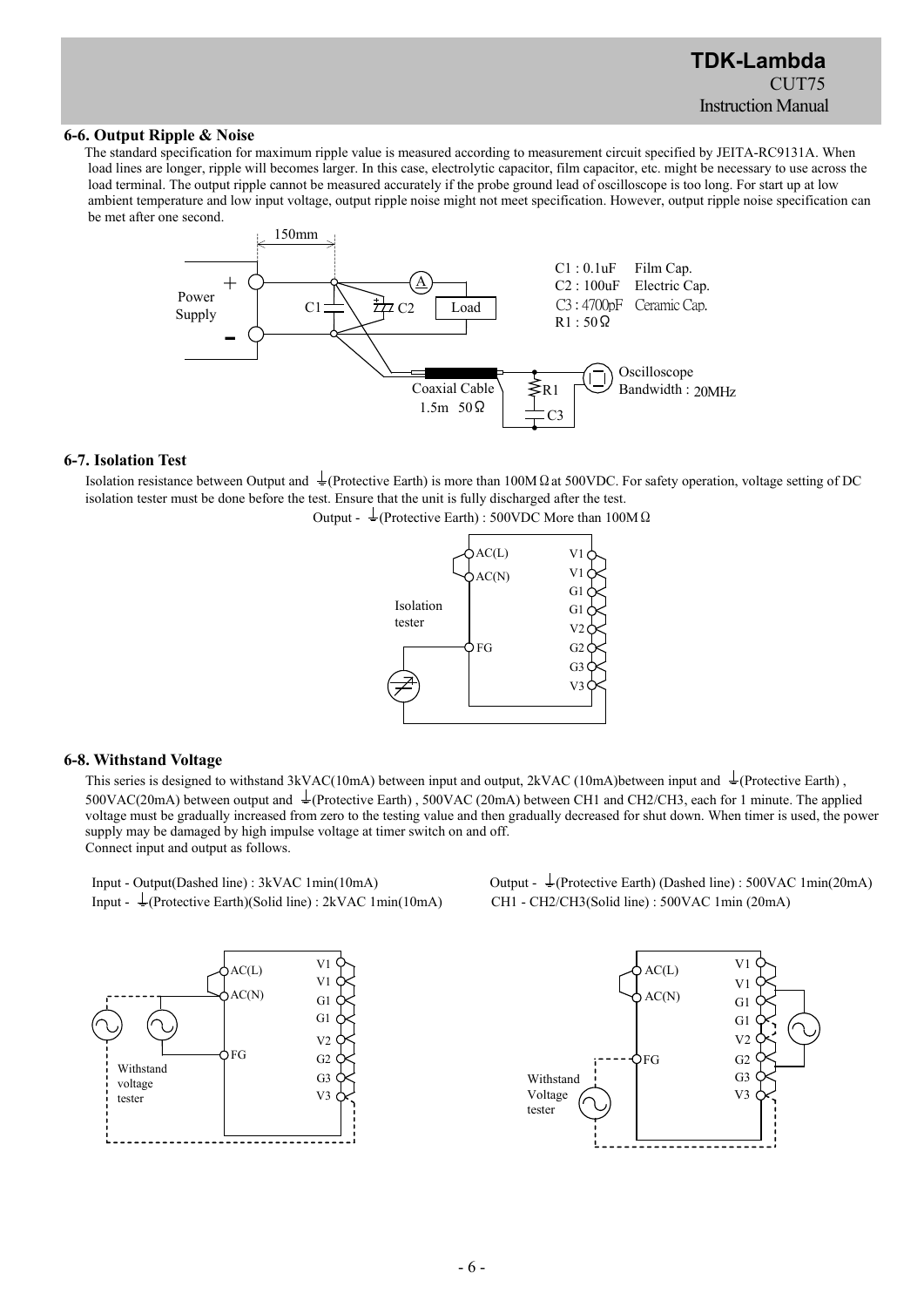#### **Instructions for using the power supply in customer's system**

- 1.If the output of power supply is connected to FG in the application, the withstand voltage test between input and output(FG) should be tested at 2kVAC.
- 2.If there is external noise filter and Y-caps connected at the input and output of the power supply, the voltage distribution between primary and secondary circuit will
- be changed during the withstand voltage test, and may cause test fail. In this case, please contact TDK-Lambda for the technical support and instructions. 3.Keep more than 5mm creepage and clearance between circuitry & components of output side and FG, to meet the power supply withstand voltage specification.

# 7.Mounting Directions

# **7-1.Mounting Directions.**

Recommended standard mounting direction is (B). (A) (C) (D) (E) (F) are also possible.



Regarding option model /L, one direction mounting by the side surface can not be used because it can not satisfy the vibration resistance specification. Please refer to the mounting method below.





One direction mounting by the side surface One direction mounting by the bottom surface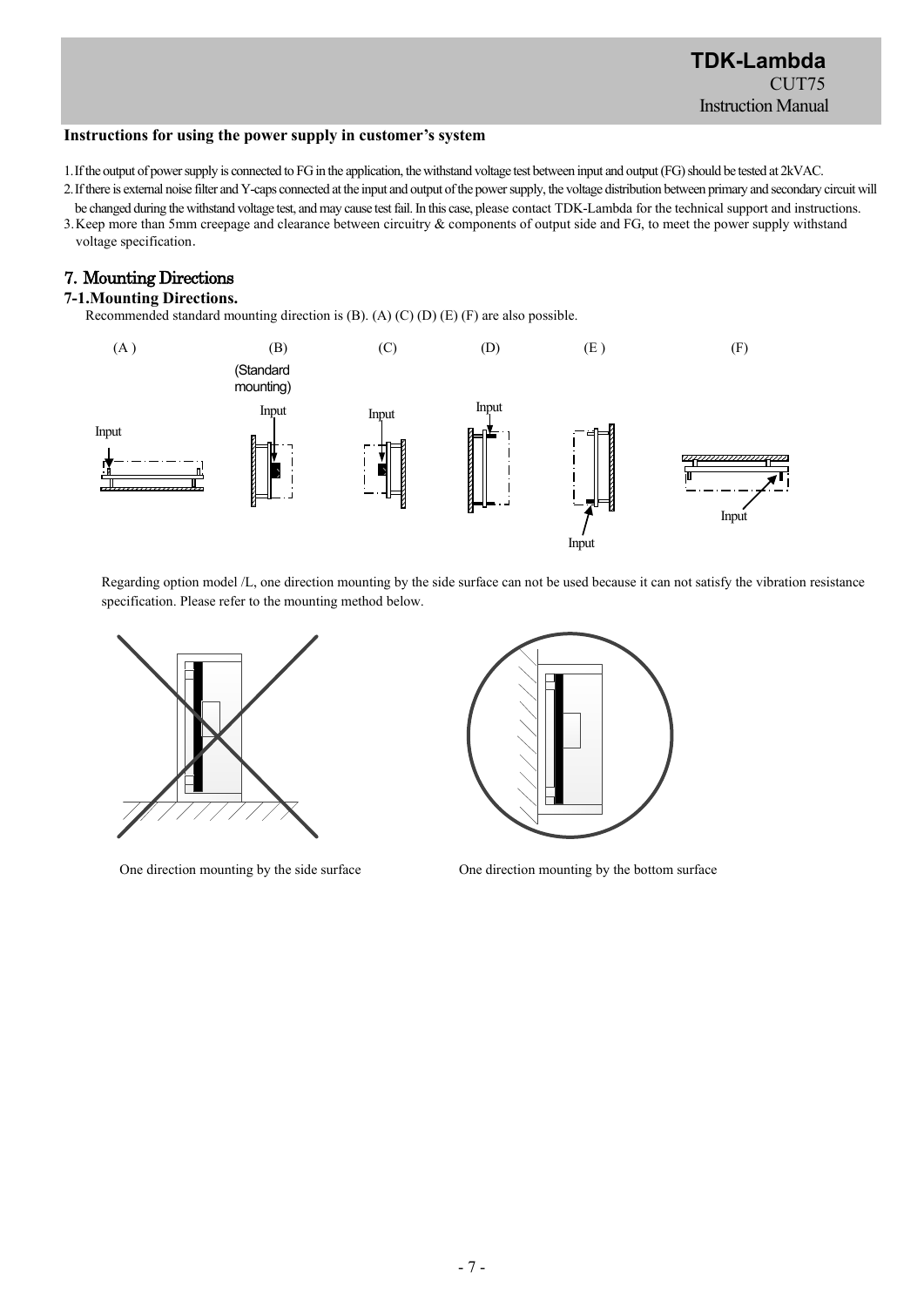# **7-2. Output Derating**

Make sure that the specified temperature range is maintained.

# ▥ **CONVECTION COOLING (STANDARD MODEL AND /B MODEL)**



|                  | LOADING CONDITION(%) |          |          |
|------------------|----------------------|----------|----------|
| Ta $(^{\circ}C)$ | Mounting             | Mounting | Mounting |
|                  | A, C, D, E           | В        | F        |
| $-20 - 40$       | 100                  | 100      | 100      |
| 45               | 100                  | 100      | 90       |
| 50               | 90                   | 100      | 80       |
| 60               | 70                   | 80       | 60       |
| 70               | 50                   | 60       | 40       |

# ▥ **CONVECTION COOLING (/L AND /A MODEL)**



|                  | LOADING CONDITION(%) |          |          |          |
|------------------|----------------------|----------|----------|----------|
| Ta $(^{\circ}C)$ | Mounting             | Mounting | Mounting | Mounting |
|                  | A, C, D              | В        | E        | F        |
| $-20-20$         | 100                  | 100      | 100      | 100      |
| 30               | 100                  | 100      | 100      | 80       |
| 35               | 100                  | 100      | 90       | 70       |
| 40               | 90                   | 100      | 80       | 60       |
| 50               | 70                   | 80       | 60       | 40       |
| 60               | 50                   | 60       | 40       |          |
| 65               | 40                   | 50       |          |          |
| 70               |                      | 40       |          |          |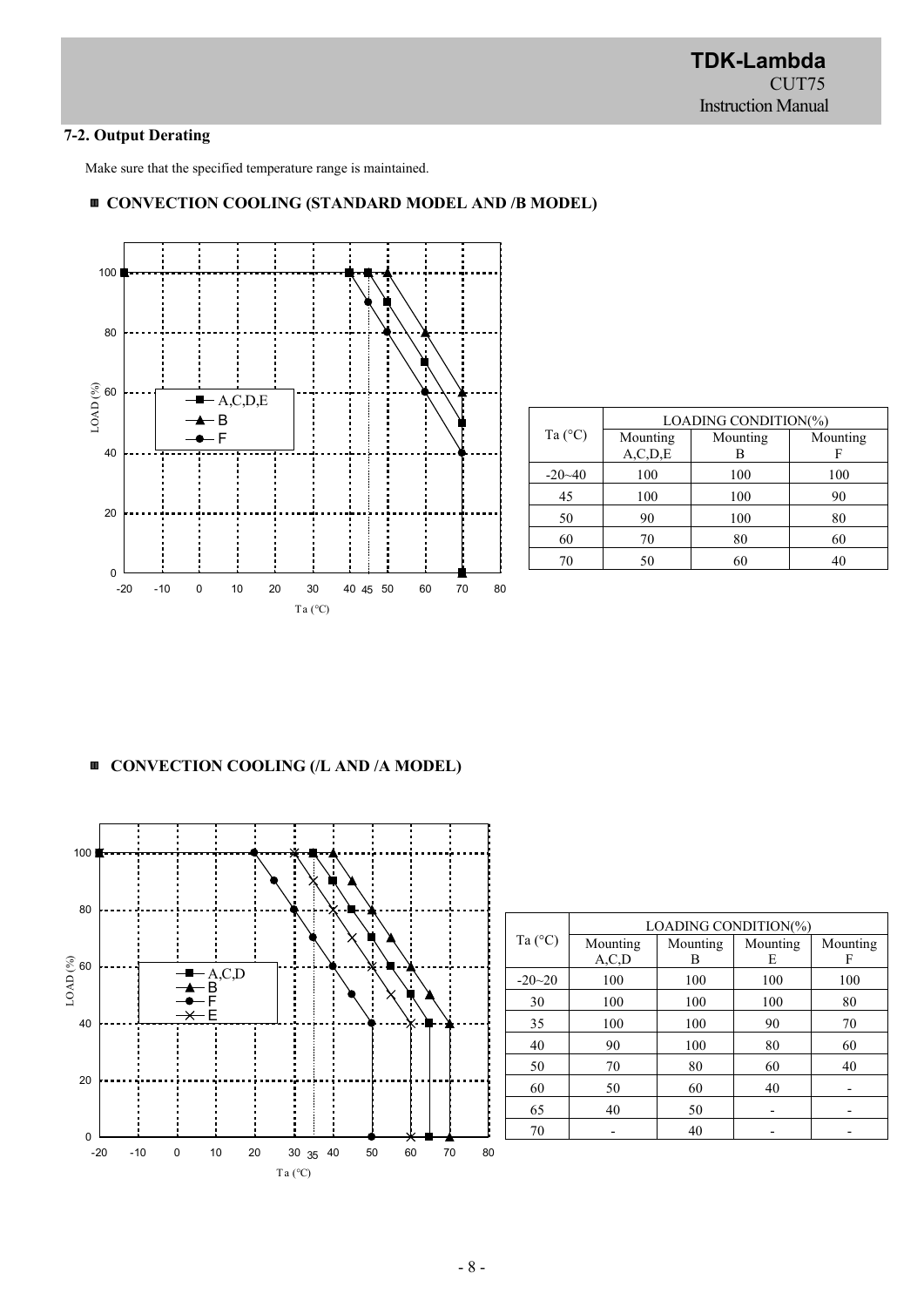**TDK-Lambda** CUT75 Instruction Manual

#### **7-3. Mounting Method**

Insert the spacer (Max  $\phi$  6) of height more than 8mm to lift the unit. And use all mounting holes for the unit installation. The vibration spec is specified under this mounting condition.

#### ▥ **Mounting Holes size**



Allowable area by metal pieces is 8mm from each PCB corners. Refer to figure below.



▥ **Condition to meet Isolation & Withstand Voltage standard.**



Keep 4mm space from the surfaces and sides of PCB. Especially, 8mm space is necessary from the solder surface. If the space is not enough, the specification of isolation and withstand will not be satisfied. Keep enough space in the power supply surroundings and the upper area of components for convection cooling.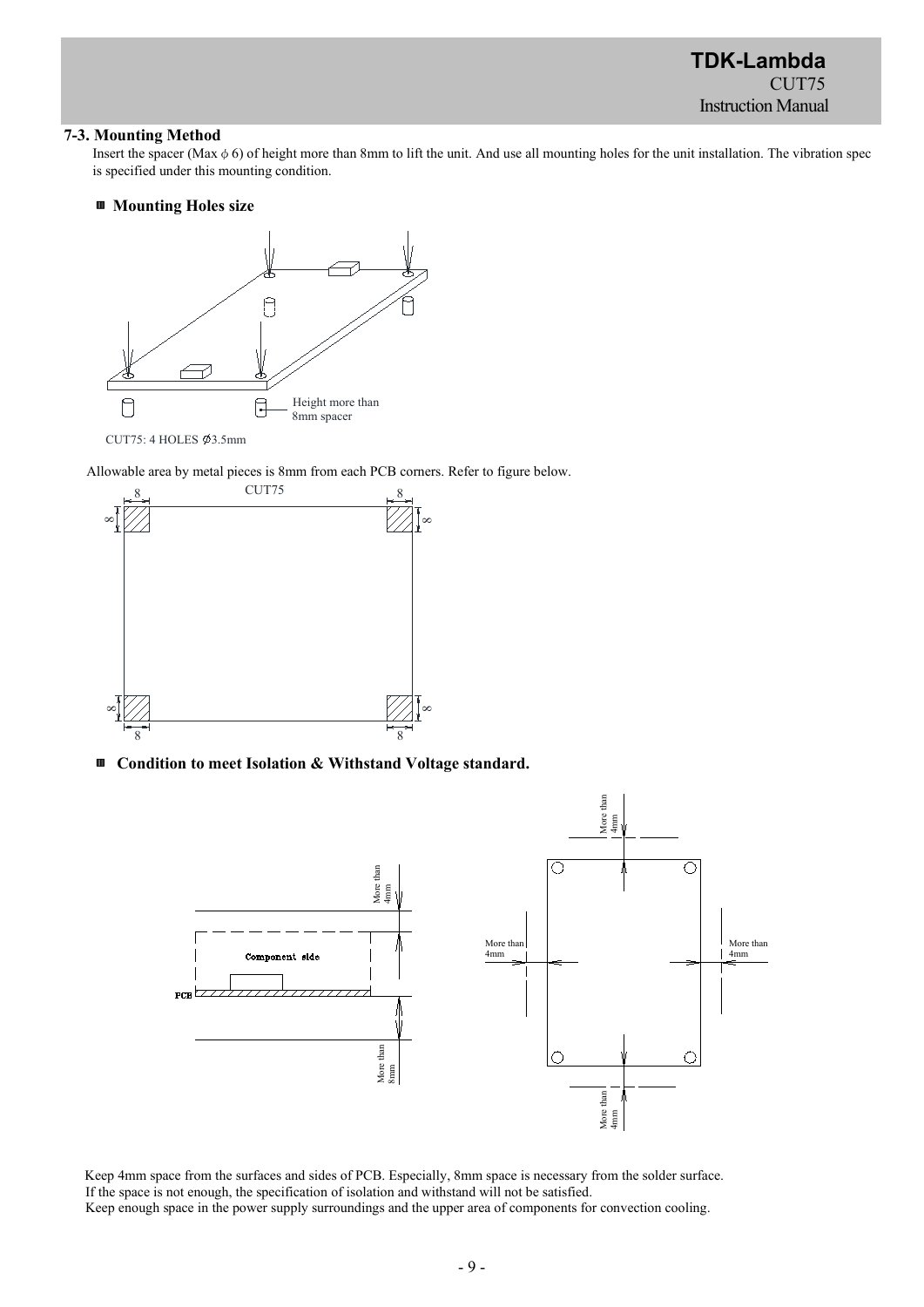$\frac{1}{\sqrt{2}}$  (Protective Earth) should be connected to the earth terminal of the equipment. Also the mounting hole are should be connected to the Chassis by metal spacer. If not, the conducted noise, radiation noise and output noise will increase. Refer to figure below.



# 8. Wiring Method

- (1) The output load line and input line shall be separated each other and twisted individually to improve noise.
- (2) Use all lines as thick and short as possible to made lower impedance.
- (3) Noise can be reduced by attaching a capacitor to the load terminals.
- (4) For safety and EMI considerations, connect between  $\perp$  (Protective Earth) terminal of input connector and Frame Ground terminal of equipment firmly.

# 9. The life expectancy

The life of the power supply depends on the life of the built-in aluminum electrolytic capacitor. The life is described in reliability data.

The life of the aluminum electrolytic capacitor varies depending on the method of mounting the power supply, the load current, and the ambient temperature. Please refer to "Electrolytic Capacitor Lifetime".

Please do not use the product which passed over the life expectancy. There is a risk of unexpected output shutdown and specifications may not be satisfied.

Please contact us for maintenance or exchange the product which passed over the life expectancy.

## 10. External Fuse Rating

Refer to the following fuse rating when selecting the external fuses that are to be used on input line. Surge current flows when line turns on. Have to use slow-blow or time-lag type fuse, not fast-blow fuse. Fuse rating is considered by in-rush current value at line turn-on. Do not select the fuse according to input current (RMS.) values under the actual load condition

CUT75: 2.5A

## 11. Before concluding that the unit is at fault

- (1) Check if the rated input voltage is connected.
- (2) Check if the wiring of input and output is correct.
- (3) Check if the wire thickness is enough.
- (4) Check if the output current and output wattage dose not over specification.
- (5) Check if the output voltage control (V.ADJ) is properly adjusted. OVP might be triggered and output is shut down.
- (6) Audible noise can be heard when input voltage waveform is not sinusoidal wave.
- (7) Audible noise can be heard during Dynamic-Load operation.

# 12. Altitude

The clearance in power supply can meet 3000m altitude of IEC60664-1.

# 13. Warranty Condition

This product is warranted for a period of 3 years from the date of shipment. For damages occurring at normal operation within this warranty period, repair is free of charge. Please read the General Safety Instruction before using the products.